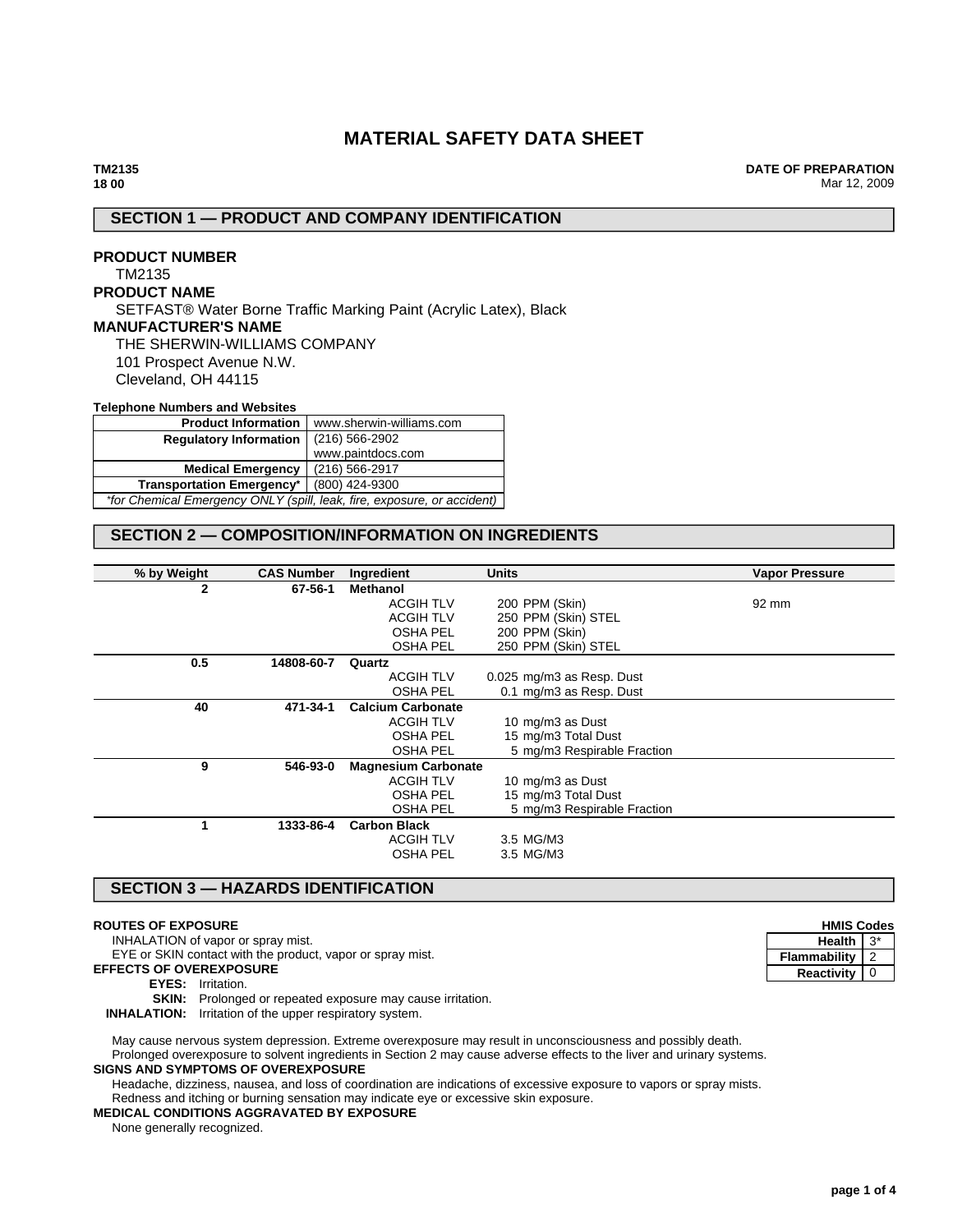### **CANCER INFORMATION**

For complete discussion of toxicology data refer to Section 11.

### **SECTION 4 — FIRST AID MEASURES**

| <b>EYES:</b> Flush eyes with large amounts of water for 15 minutes. Get medical attention.    |
|-----------------------------------------------------------------------------------------------|
| <b>SKIN:</b> Wash affected area thoroughly with soap and water.                               |
| Remove contaminated clothing and launder before re-use.                                       |
| <b>INHALATION:</b> If affected, remove from exposure. Restore breathing. Keep warm and quiet. |
| <b>INGESTION:</b> Do not induce vomiting. Get medical attention immediately.                  |

## **SECTION 5 — FIRE FIGHTING MEASURES**

**LEL**

## **FLASH POINT**

| 150 °F PMCC         | 6.0 |
|---------------------|-----|
| EXTINGUISHING MEDIA |     |

Carbon Dioxide, Dry Chemical, Alcohol Foam

#### **UNUSUAL FIRE AND EXPLOSION HAZARDS**

Closed containers may explode (due to the build-up of pressure) when exposed to extreme heat. Application to hot surfaces requires special precautions.

**UEL** 36.5

During emergency conditions overexposure to decomposition products may cause a health hazard. Symptoms may not be immediately apparent. Obtain medical attention.

#### **SPECIAL FIRE FIGHTING PROCEDURES**

Full protective equipment including self-contained breathing apparatus should be used.

Water spray may be ineffective. If water is used, fog nozzles are preferable. Water may be used to cool closed containers to prevent pressure build-up and possible autoignition or explosion when exposed to extreme heat.

**FLAMMABILITY CLASSIFICATION** Combustible, Flash above 99 and below 200 °F

## **SECTION 6 — ACCIDENTAL RELEASE MEASURES**

#### **STEPS TO BE TAKEN IN CASE MATERIAL IS RELEASED OR SPILLED**

- Remove all sources of ignition. Ventilate the area.
- Remove with inert absorbent.

## **SECTION 7 — HANDLING AND STORAGE**

### **STORAGE CATEGORY**

DOL Storage Class IIIA

### **PRECAUTIONS TO BE TAKEN IN HANDLING AND STORAGE**

Contents are COMBUSTIBLE. Keep away from heat and open flame.

Consult NFPA Code. Use approved Bonding and Grounding procedures.

Keep container closed when not in use. Transfer only to approved containers with complete and appropriate labeling. Do not take internally. Keep out of the reach of children.

## **SECTION 8 — EXPOSURE CONTROLS/PERSONAL PROTECTION**

### **PRECAUTIONS TO BE TAKEN IN USE**

Use only with adequate ventilation.

Avoid contact with skin and eyes. Avoid breathing vapor and spray mist.

### Wash hands after using.

This coating may contain materials classified as nuisance particulates (listed "as Dust" in Section 2) which may be present at hazardous levels only during sanding or abrading of the dried film. If no specific dusts are listed in Section 2, the applicable limits for nuisance dusts are ACGIH TLV 10 mg/m3 (total dust), 3 mg/m3 (respirable fraction), OSHA PEL 15 mg/m3 (total dust), 5 mg/m3 (respirable fraction).

#### **VENTILATION**

Local exhaust preferable. General exhaust acceptable if the exposure to materials in Section 2 is maintained below applicable exposure limits. Refer to OSHA Standards 1910.94, 1910.107, 1910.108.

#### **RESPIRATORY PROTECTION**

If personal exposure cannot be controlled below applicable limits by ventilation, wear a properly fitted organic vapor/particulate respirator approved by NIOSH/MSHA for protection against materials in Section 2.

When sanding or abrading the dried film, wear a dust/mist respirator approved by NIOSH/MSHA for dust which may be generated from this product, underlying paint, or the abrasive.

#### **PROTECTIVE GLOVES**

Wear gloves which are recommended by glove supplier for protection against materials in Section 2.

# **EYE PROTECTION**

Wear safety spectacles with unperforated sideshields.

## **OTHER PRECAUTIONS**

Intentional misuse by deliberately concentrating and inhaling the contents can be harmful or fatal.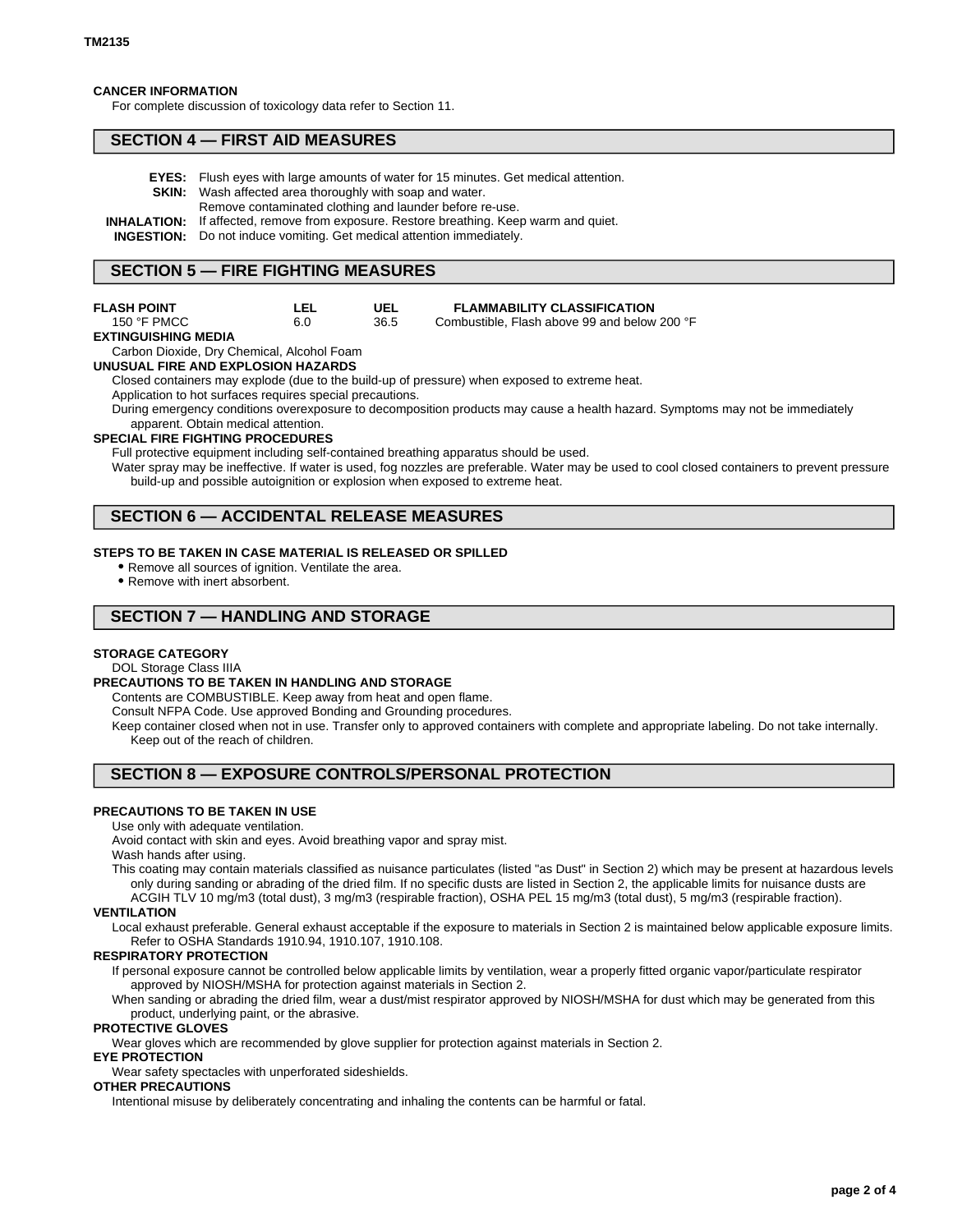# **SECTION 9 — PHYSICAL AND CHEMICAL PROPERTIES**

| <b>PRODUCT WEIGHT</b> 12.38 lb/gal                                |               | 1483 g/l                                       |
|-------------------------------------------------------------------|---------------|------------------------------------------------|
| <b>SPECIFIC GRAVITY 1.49</b>                                      |               |                                                |
| <b>BOILING POINT</b> 148 - 500 °F                                 |               | $64 - 260 °C$                                  |
| <b>MELTING POINT</b> Not Available                                |               |                                                |
| <b>VOLATILE VOLUME</b> 44%                                        |               |                                                |
| <b>EVAPORATION RATE</b> Slower than ether                         |               |                                                |
| <b>VAPOR DENSITY</b> Heavier than air                             |               |                                                |
| <b>SOLUBILITY IN WATER N.A.</b>                                   |               |                                                |
|                                                                   | <b>pH</b> 9.2 |                                                |
| <b>VOLATILE ORGANIC COMPOUNDS (VOC Theoretical - As Packaged)</b> |               |                                                |
| 0.73lb/gal                                                        |               | 87g/l Less Water and Federally Exempt Solvents |
| $0.45$ lb/gal<br>53a/l                                            | Emitted VOC   |                                                |

## **SECTION 10 — STABILITY AND REACTIVITY**

**STABILITY — Stable CONDITIONS TO AVOID** None known. **INCOMPATIBILITY** None known. **HAZARDOUS DECOMPOSITION PRODUCTS** By fire: Carbon Dioxide, Carbon Monoxide **HAZARDOUS POLYMERIZATION** Will not occur

# **SECTION 11 — TOXICOLOGICAL INFORMATION**

### **CHRONIC HEALTH HAZARDS**

Reports have associated repeated and prolonged overexposure to solvents with permanent brain and nervous system damage. Crystalline Silica (Quartz, Cristobalite) is listed by IARC and NTP. Long term exposure to high levels of silica dust, which can occur only when sanding or abrading the dry film, may cause lung damage (silicosis) and possibly cancer.

Carbon Black is classified by IARC as possibly carcinogenic to humans (group 2B) based on experimental animal data, however, there is insufficient evidence in humans for its carcinogenicity.

**TOXICOLOGY DATA**

| <b>CAS No.</b> | <b>Ingredient Name</b>     |          |     |               |  |
|----------------|----------------------------|----------|-----|---------------|--|
| 67-56-1        | <b>Methanol</b>            |          |     |               |  |
|                |                            | LC50 RAT | 4HR | 64000 ppm     |  |
|                |                            | LD50 RAT |     | 5630 mg/kg    |  |
| 14808-60-7     | Quartz                     |          |     |               |  |
|                |                            | LC50 RAT | 4HR | Not Available |  |
|                |                            | LD50 RAT |     | Not Available |  |
| 471-34-1       | <b>Calcium Carbonate</b>   |          |     |               |  |
|                |                            | LC50 RAT | 4HR | Not Available |  |
|                |                            | LD50 RAT |     | Not Available |  |
| 546-93-0       | <b>Magnesium Carbonate</b> |          |     |               |  |
|                |                            | LC50 RAT | 4HR | Not Available |  |
|                |                            | LD50 RAT |     | Not Available |  |
| 1333-86-4      | <b>Carbon Black</b>        |          |     |               |  |
|                |                            | LC50 RAT | 4HR | Not Available |  |
|                |                            | LD50 RAT |     | Not Available |  |
|                |                            |          |     |               |  |

# **SECTION 12 — ECOLOGICAL INFORMATION**

### **ECOTOXICOLOGICAL INFORMATION**

No data available.

## **SECTION 13 — DISPOSAL CONSIDERATIONS**

#### **WASTE DISPOSAL METHOD**

Waste from this product is not hazardous as defined under the Resource Conservation and Recovery Act (RCRA) 40 CFR 261. Incinerate in approved facility. Do not incinerate closed container. Dispose of in accordance with Federal, State/Provincial, and Local regulations regarding pollution.